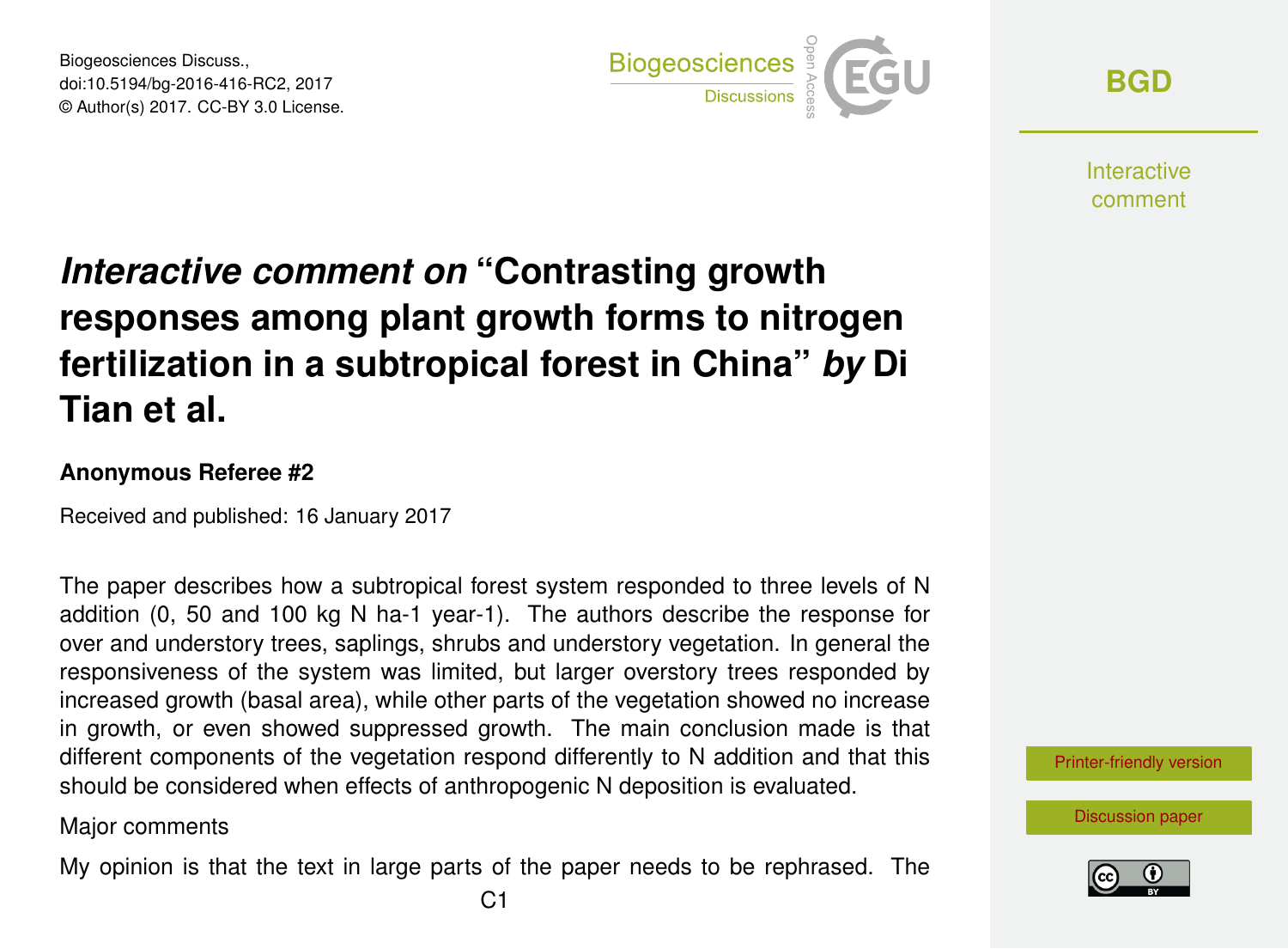results needs to be much more carefully described and the authors should make an effort in making it more clear what differences that are statistically supported and what are not. Several of the main results discussed (e.g. that N addition stimulated growth of large trees and suppressed growth by small ones) is not supported by data. I agree that it is likely that the suppression of understory vegetation stems from increased light competition with a denser overstory, and that this was caused by N addition, But this is NOT reflected by any of the data collected by the authors. Perhaps, N addition increased leaf area or canopy cover of the overstory, and by this suppressed light conditions and the growth of the understory? Such effect would over time be expected to be reflected by increased basal area but the limited duration of the experiment (3 and not 4-year as claimed in the text) may have been too short the capture such response. If there are any data on canopy cover or light transmission to the ground level, such data would definitely be worth exploring as it may help explaining the results.

The addressed questions could easily be made a bit more sophisticated by asking for differences compared to the known response from other forest systems (e.g. temperate, tropical or boreal forests). This is partly related to how the available knowledge from other systems is described in the introduction (see comments further down).

The last part of the abstract can be misleading as the result presented only supports that small trees grow better under ambient N than elevated N and there is actually no support at all for higher growth of large trees under elevated N.

The last sentence of the abstract, i.e. the conclusion of the study/implication of the results is extremely vague as the reader is not provided with any clue to why it is important to consider more parts of the vegetation than just the trees. A hint may be given by the results presented, i.e. that large trees responded differently from other parts of the vegetation, but the authors never help the reader describing why this is problematic of what can happen if the response is just evaluated based on the trees (large trees).

## **[BGD](http://www.biogeosciences-discuss.net/)**

Interactive comment

[Printer-friendly version](http://www.biogeosciences-discuss.net/bg-2016-416/bg-2016-416-RC2-print.pdf)

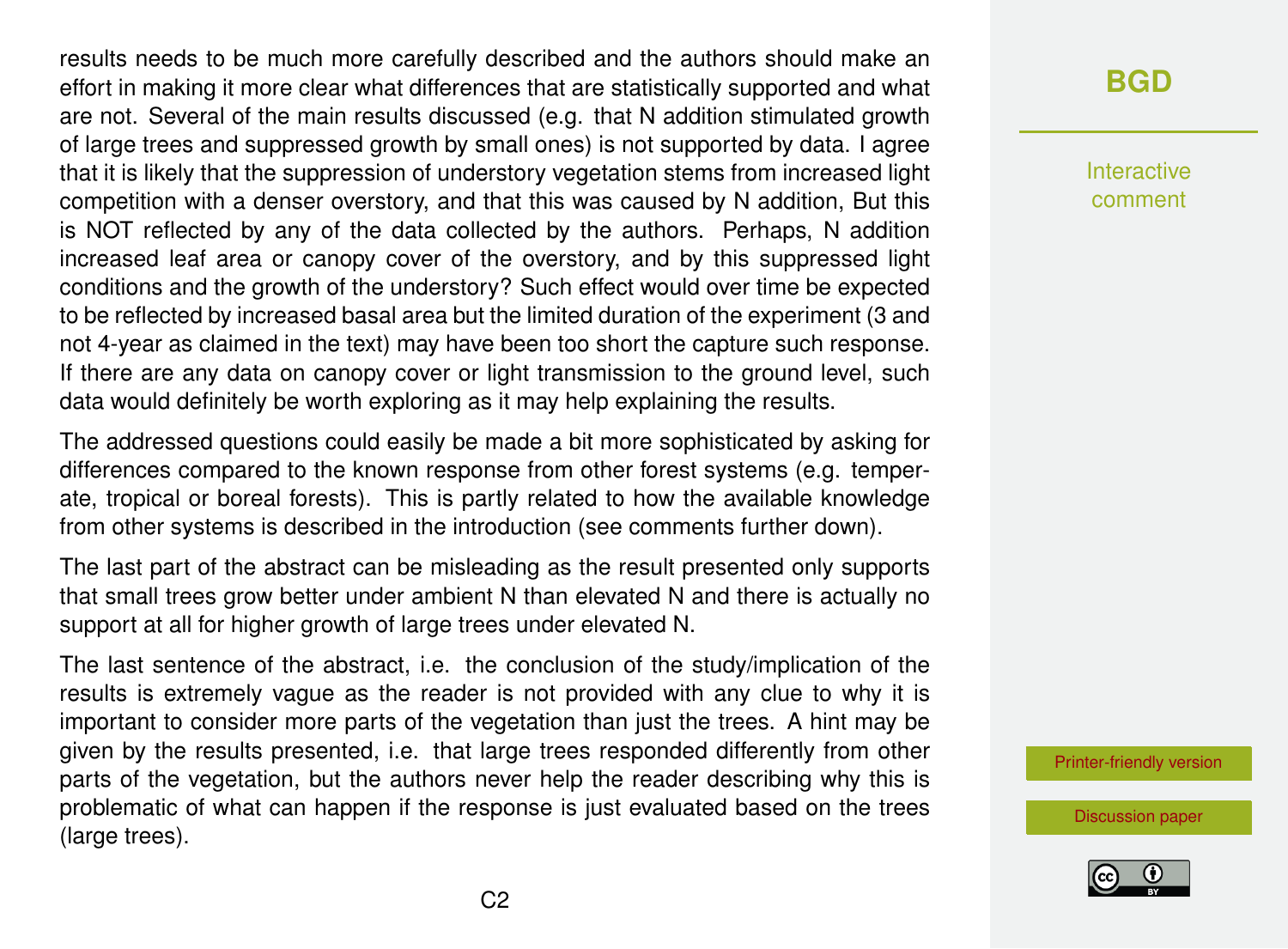I miss information on whether the growth in study system in general is N limited. In my opinion this is essential information when it comes to evaluating the response to the N addition. If not, or if the growth in the system is co-limited by other nutrients, a lack of N response should be interpreted a bit differently than if N is the solely or main limiting nutrient. I believe that this is important as the response to the N treatment in general was rather weak and most often non-significant. In fact the additional data presented on P addition (Fig. 6) might suggest that P is co-limiting nutrient.

L. 43-53. The authors seriously exaggerates the lack of knowledge, and I would go so far as saying that the content of this paragraph gives a false picture the available literature on N effects in forested systems. First, studies from boreal areas are not at all limited to tree response. In fact there has been much other work done, both on other plant groups and on other organisms than plants. For a quick overview see the summary paper by Bobbink et al 2010 (that is cited elsewhere in the ms). Second, the authors claim that the response of forest understory communities rarely have been studied, which is simply not true. Just a few examples are van Dobben et al. 1999 (For Ecol Manag 114, 83–95); Strengbom et al 2001 (Funct Ecol 15, 451–457); Gilliam 2006 (Journal of Ecology 94: 1176–1191), and there are many more.

L. 110-118. I can understand why you exclude trees that died, and understand why trees that had decreasing DBH were excluded (but not necessarily agree that they should be excluded, as you then only accept measuring errors in one direction but not the other), but how can you justify excluding trees that showed no change in DBH? I am very worried that by omitting trees that showed no change in DBH may have seriously have influenced the results of your study and risk exaggerating the positive response that the N addition may have had.

The authors should in general be much more careful when presenting non-significant differences. If these at all should be mentioned it should be absolutely clear to the reader that these are non-significant differences. Much of the discussion, and even parts of the major conclusions, deals with non-significant differences that are presented

# **[BGD](http://www.biogeosciences-discuss.net/)**

Interactive comment

[Printer-friendly version](http://www.biogeosciences-discuss.net/bg-2016-416/bg-2016-416-RC2-print.pdf)

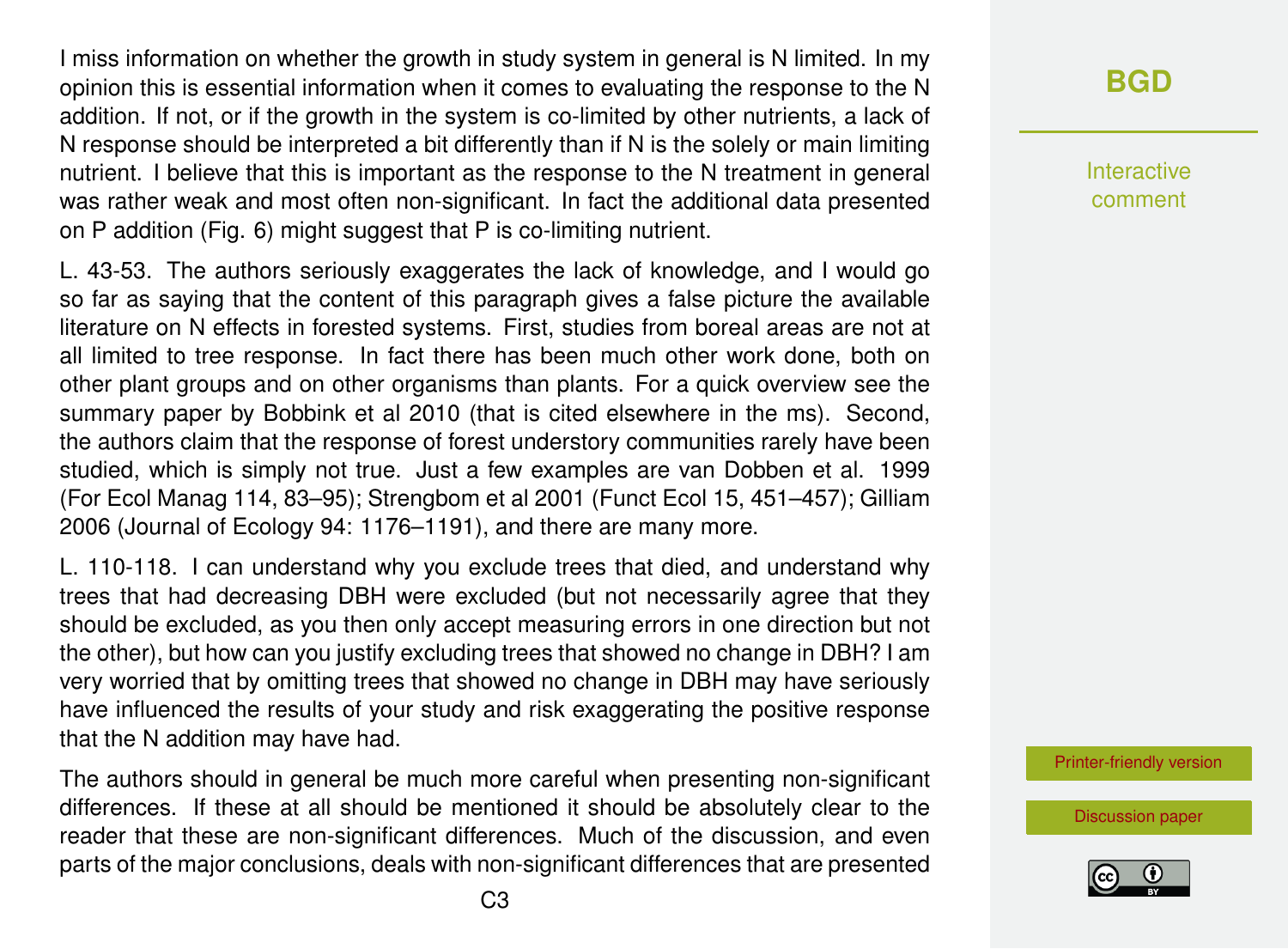as if they were statistically supported (e.g. L. 204-205, 210-212, 252-256).

Specific comments

L. 22-23. There was no response at all of the larger trees! Avoid bringing up differences that are far from significant in the abstract. This is not just wrong, it is misleading!

There is no description on how, when and why P was added in some plots.

L. 139-140. Do you have pre-treatment measures supporting that the vegetation was homogenous among plots at the initiation of the experiment? If so present these in a simple form. If not you should describe how the homogeneity was assessed.

Table 1. It is not clear what the data represents. Are the numbers presented grand mean across all treatments? If so this should be clearly stated in the text explaining the table.

L. 157-158. I do not understand the results described here "The basal area and RGR of trees at the community level showed no significant response to N fertilization (Fig. 1); however, the increase rates of basal area were likely hindered by N fertilization (Fig. 1c)"What does this mean? As far as I can see from the statistical results presented and the data presented in Fig 1 there is just simply a lack of N response. Very unclear what you mean when saying that growth was hindered by N addition?

L. 161-163. Be more careful when presenting non-significant differences. There might be a tendency towards more dead biomass under N addition but the difference is far from significant.

L. 164-165. The text here is wrong here. This result has nothing to do with the N treatment. The test and the fig just describes that basal area and RGR differed depending on size among individual trees of this species. This is very important as it seems like part of the conclusion is based on that there is a N effect here.

L. 168-173. The text here is in most parts misleading. The only effects that are sup-

Interactive comment

[Printer-friendly version](http://www.biogeosciences-discuss.net/bg-2016-416/bg-2016-416-RC2-print.pdf)

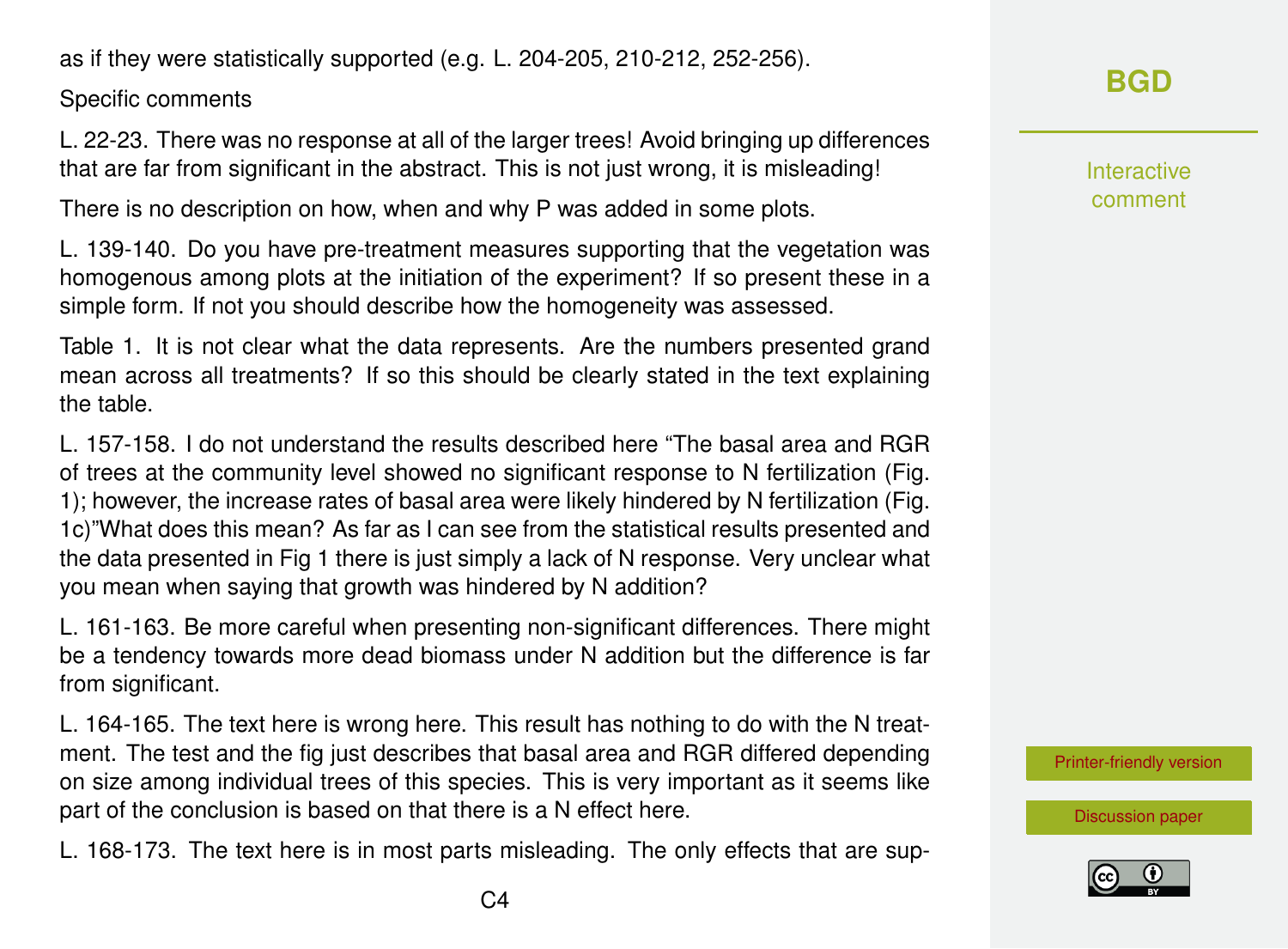ported by the data presented is that the smallest trees growing under no N addition had higher basal area and higher RGR than small trees growing under N addition. All other differences that may or may not be visible in the figure is far from statistically supported and should not be mentioned here in the results.

L. 175-179. Is the test result presented in the fig correct? According the test results N addition influences RGR and mortality, but form the post hoc test there seem to be difference among the groups. From inspecting the data presented in the fig I wonder if there is some error among the letters indicating the differences among the groups in panel c and d.

Results covering the data presented in fig 6 is missing from the result section

L. 192-194. What is the rationale for expecting a common positive response for all types of plants? To me this seems a bit naïve, given that forest plant communities often are size structured communities (see e.g. papers by Peter Grubb), and understory species than can be expected to be light rather than nutrient limited.

L. 204-205. The first part of the sentence (large trees) is NOT supported by the results.

Minor technical and language errors

The text is in need of some language edition. I just provide a few examples were the text need some re-phrasing. I have not paid that much attention to text editing as I believe that the paper need to be substantially revised before the paper can reach an acceptable standard.

L 21-22. ...the small trees with DBH (diameter at breast height) values of 5-10 cm were hindered by N fertilization. . .In what way was the small trees hindered?

L. 23-24 . . . Small trees, saplings and particularly understory shrubs and ground-cover ferns suppressed seriously by increasing N fertilization. . . How are the suppressed? I am not very fond of the wording seriously as it is not a neutral wording. Better describe how large the difference was.

**[BGD](http://www.biogeosciences-discuss.net/)**

Interactive comment

[Printer-friendly version](http://www.biogeosciences-discuss.net/bg-2016-416/bg-2016-416-RC2-print.pdf)